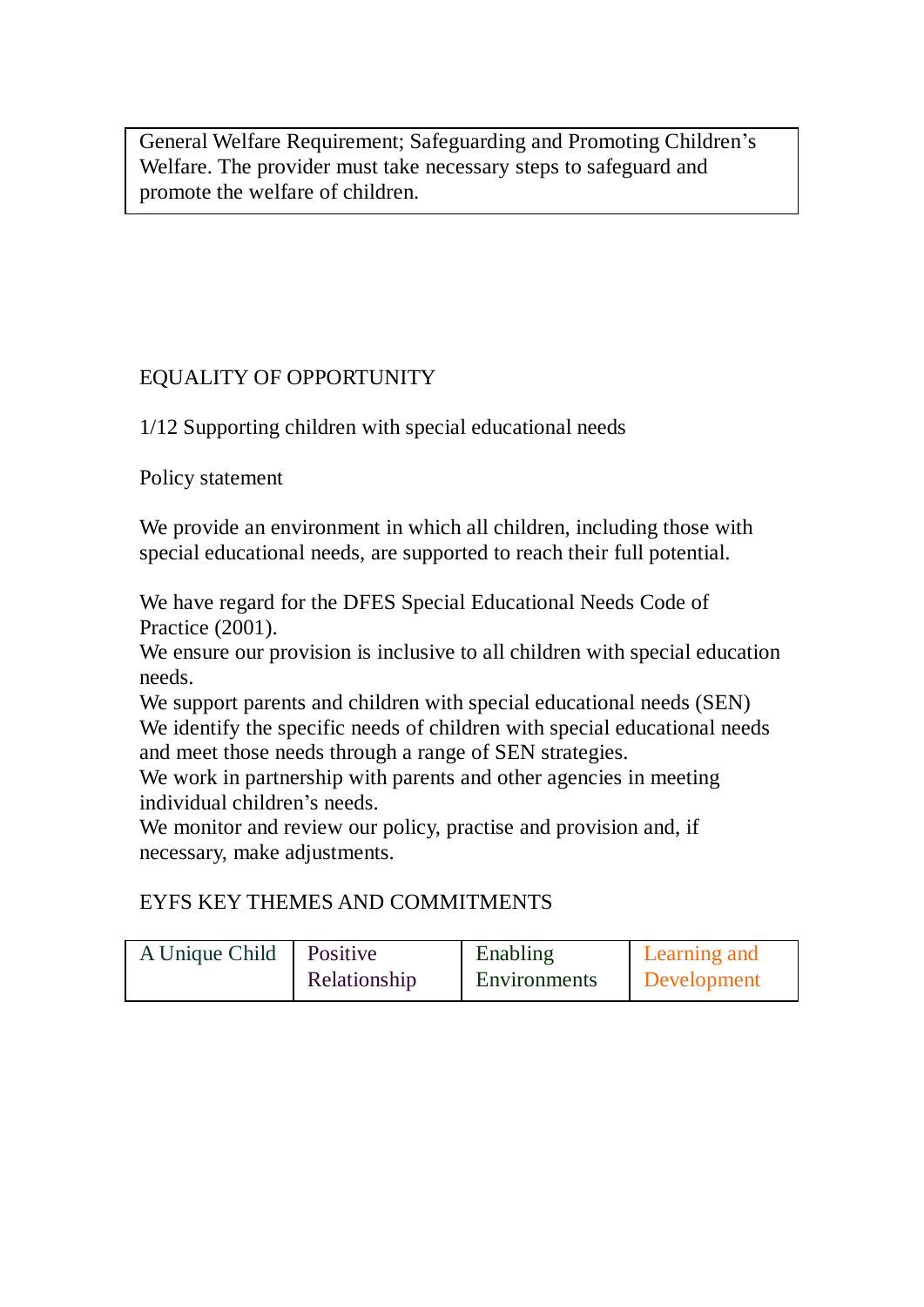| 1.1. Child     | 2.1 Respecting | 3.2 Supporting | 4.1 Play and   |
|----------------|----------------|----------------|----------------|
| Development    | each other     | every child    | exploration    |
| 1.2 Inclusive  | 2.2 Parents as | 3.3 The        | 4.2 Active     |
| practice       | partners       | learning       | learning       |
| 1.3 Health and | 2.3 Supporting | environment    | 4.3 Creativity |
| well-being     | learning       | 3.4 The wider  | and critical   |
|                | 2.4 key Person | context        | thinking       |

## **PROCEDURES**

We designate two members of staff to be the Special Educational needs Co-ordinator (SENCO) and give their name to parents. Our SENCO are Pat Heather and Annette Morris

We ensure that the provision for children with special educational needs is the responsibility of all members of the setting.

We ensure that our inclusive admissions practice ensures equality of access and opportunity.

We use the Best Practise Guidance, and the Send Code of Practise for identifying, assessing and responding to children's special educational needs.

We work closely with parents of children with special educational needs to create and maintain a positive partnership.

We ensure that parents are informed at all stages of the assessment, planning, provision and review of their children's education.

We provide parents with information on sources of independent advice and support.

We liaise with other professionals involved with children with special educational needs and their families, including transfer arrangements to other settings and schools.

We provide a broad, balanced and differentiated curriculum for all children with special educational needs.

We use a system of planning, implementing, monitoring, evaluating and reviewing individual educational plans (IEPs) for children with special educational needs.

We ensure that children with special educational needs are appropriately involved at all stages, taking into account their levels of ability.

We have systems in place for supporting children during Early Years